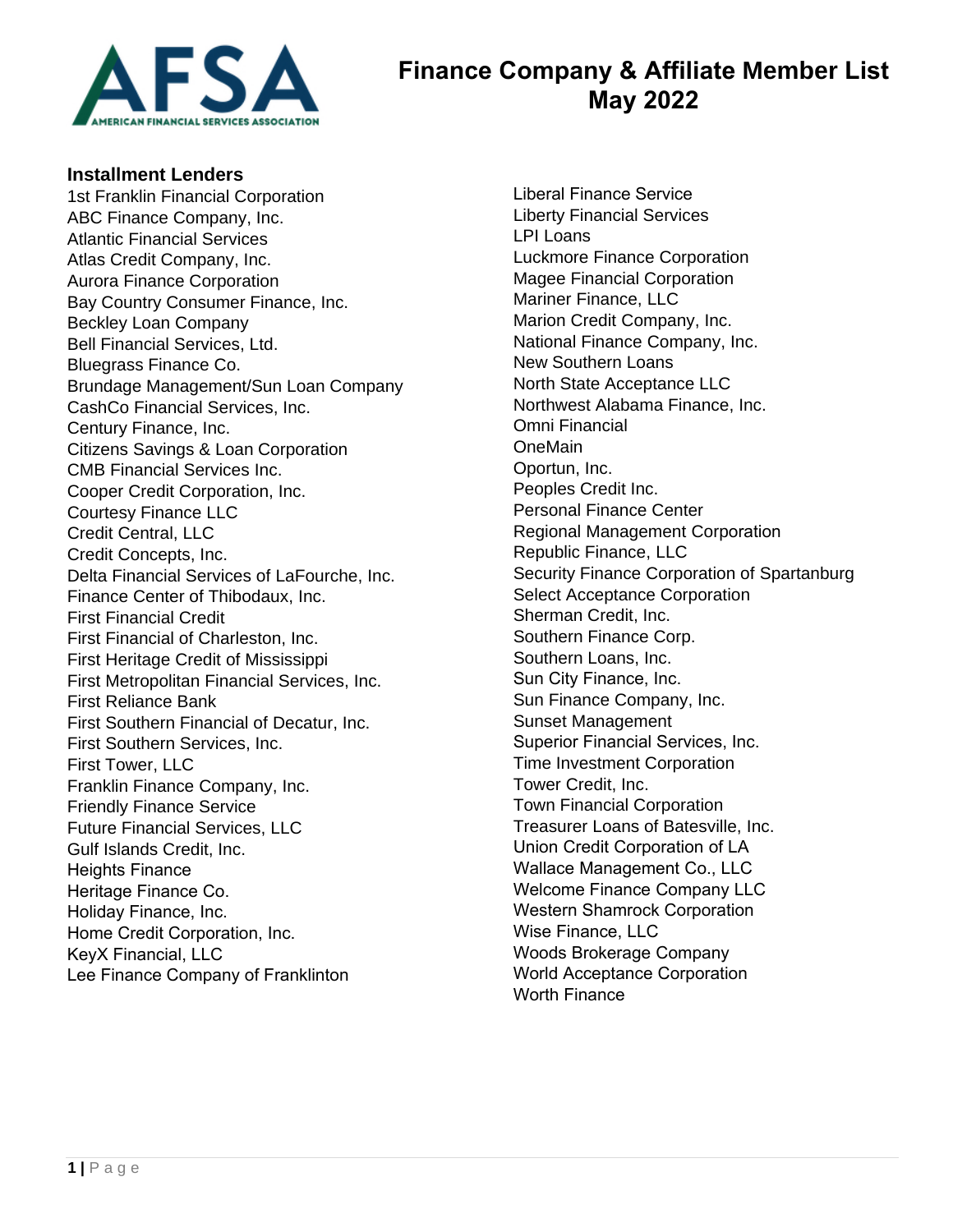### **Commercial / Floor Plan Lenders**

ACV Capital AuctionCredit Automotive Finance Corporation Caterpillar Financial Services Corporation Floorplan Xpress John Deere Financial KeyBank Kubota Credit Corporation NextGear Capital Vehicle Acceptance Corporation

## **Sales Finance**

Citizens Finance Group DigniFi FastLending.com ISPC Preferred Credit, Inc. Time Investment Company, Inc. T-Mobile Financial United Consumer Financial Services Vive Financial

### **Payment Card/Student/Mortgage**

Cenlar Citi Discover Financial Services Liberty Career Finance Quicken Loans

### **Vehicle Finance**

Ally Financial American Credit Acceptance, LLC American Honda Finance Corp. AMG Holdings Anderson Brothers Bank Asbury Management Group Associated Bank Auto Trakk, LLC Automotive Credit Corporation Bank of America Dealer Financial Services Beneficial State Bank BMW Financial Services, NA, LLC Bridgecrest/DriveTime Byrider Finance, LLC dba CNAC C&F Finance Company Capital One Auto Finance, Inc. CarMax Auto Finance Carolina Finance

Chase Auto Finance CIG Financial Cinch Auto Finance **New** Citizens One Auto Finance Coastal Finance Company, Inc. Community Bank Credit Acceptance Corporation Credito Real USA Finance **New** Drive Now Acceptance, LLC Equitable Finance Company Equity Auto Finance Exeter Finance FinancePoint, Inc. First Help Financial, LLC Flagship Credit Acceptance Ford Motor Credit Company Foursight Capital Franklin Financial Corp. Gateway Financial Solutions Global Lending Services, LLC GM Financial Harley-Davidson Financial Services Huntington National Bank Hyundai Capital America Idaho Farm Bureau Financial Services Ironhorse Funding Leaders Financial Company Lot2You M&N Financing MAS Financial Services Inc. Mechanics Bank Auto Finance Mercedes-Benz Financial Services USA Midwest Acceptance Corporation Mission Financial Services Model Finance Company Modern Finance Company Mullen Finance Plan National Auto Lenders, Inc. Nationwide Acceptance LLC Newport Acceptance New Start Financial Nicholas Financial, Inc. Nissan Motor Acceptance Corp. OpenRoad Lending LLC Platinum Auto Finance of Tampa Bay LLC Porsche Financial Services Prestige Financial Services Pronto Finance, Inc. Quality Acceptance Reliable Auto Finance Inc.